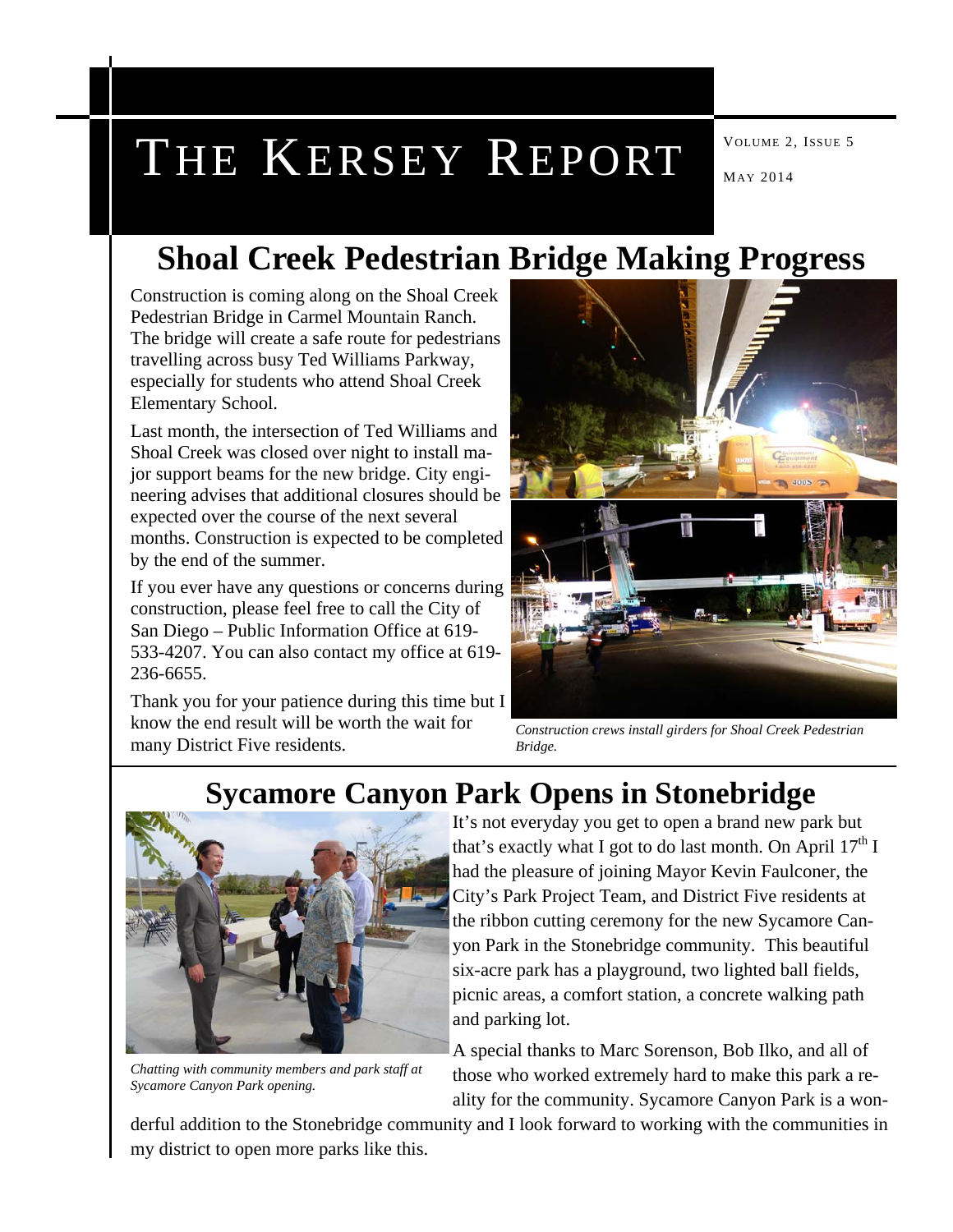### **Honoring Local Teachers on National Teacher Day**

The fifth district is lucky to have so many great teachers helping to shape the future of our region. This year, several of them were recognized for their exceptional work. In Poway Unified, all three of the District's Teachers of the Year and the Classified Employee of the Year work at schools in District Five. San Diego Unified also named a teacher from Scripps Ranch as one of their District teachers of the year.

Please join me in congratulating the following educators for their commitment to our kids.

- Crystal Ochoa, K-5 Resource Specialist, Sunset Hills Elementary, Rancho Peñasquitos
- Michelle Testa, Health Technician, Sunset Hills Elementary, Rancho Peñasquitos
- Mike Bird, GeoScience & Physics, Mt. Carmel High School, Rancho Peñasquitos
- Stephanie Martin, Transitional Kindergarten, Willow Grove Elementary, Black Mountain Ranch
- Sarah Church, Third Grade, Dingeman Elementary, Scripps Ranch

### **Hats Off to Volunteers**

On April 26<sup>th</sup>, I was proud to recognize 67 outstanding Rancho Bernardo community volunteers during the fifth annual Hats off to Volunteers celebration. This is a wonderful annual event where the commu-



*Photo: Rancho Bernardo Community Foundation* 

nity has the opportunity to recognize outstanding volunteers for their many contributions to the Rancho Bernardo community. Though I am sure these volunteers have many other obligations, they are consistently working to better their community. These individuals are an asset to District Five and I hope others follow their example of hard work, follow-through and community involvement. A special thanks to the Hats off to Volunteers Committee and co-chairs Nick Anastasopoulos and Scott Lawn, Robin Kaufman and the Rancho Bernardo Community Foundation for hosting.

### **SD Chosen for Foreign Direct Investment Program**

San Diego has been selected as one of six metropolitan areas to participate in the Global Cities Initiative, a partnership of the Brookings Institute and JP Morgan Chase. The initiative is a foreign direct investment pilot program meant to promote greater global trade and economic competitiveness. Foreign direct investment has long supported regional economies, not only by infusing capital but also by investing in workers, strengthening global connections and sharing best business practices. I'm proud to be part of the team of local leaders who will spearhead this effort. Focusing on long-term strategies to increase global trade and other international business opportunities in the region could be transformative for the local economy. As San Diego becomes start-up central, small/medium enterprises will benefit from a regional strategy for attracting foreign direct investment. Through this effort, I'd hope to see more San Diego companies attract international investment and compete in worldwide markets.



*Cyrstal Ochoa, Sunset Hills Elementary School with PUSD superintendent John Collins.*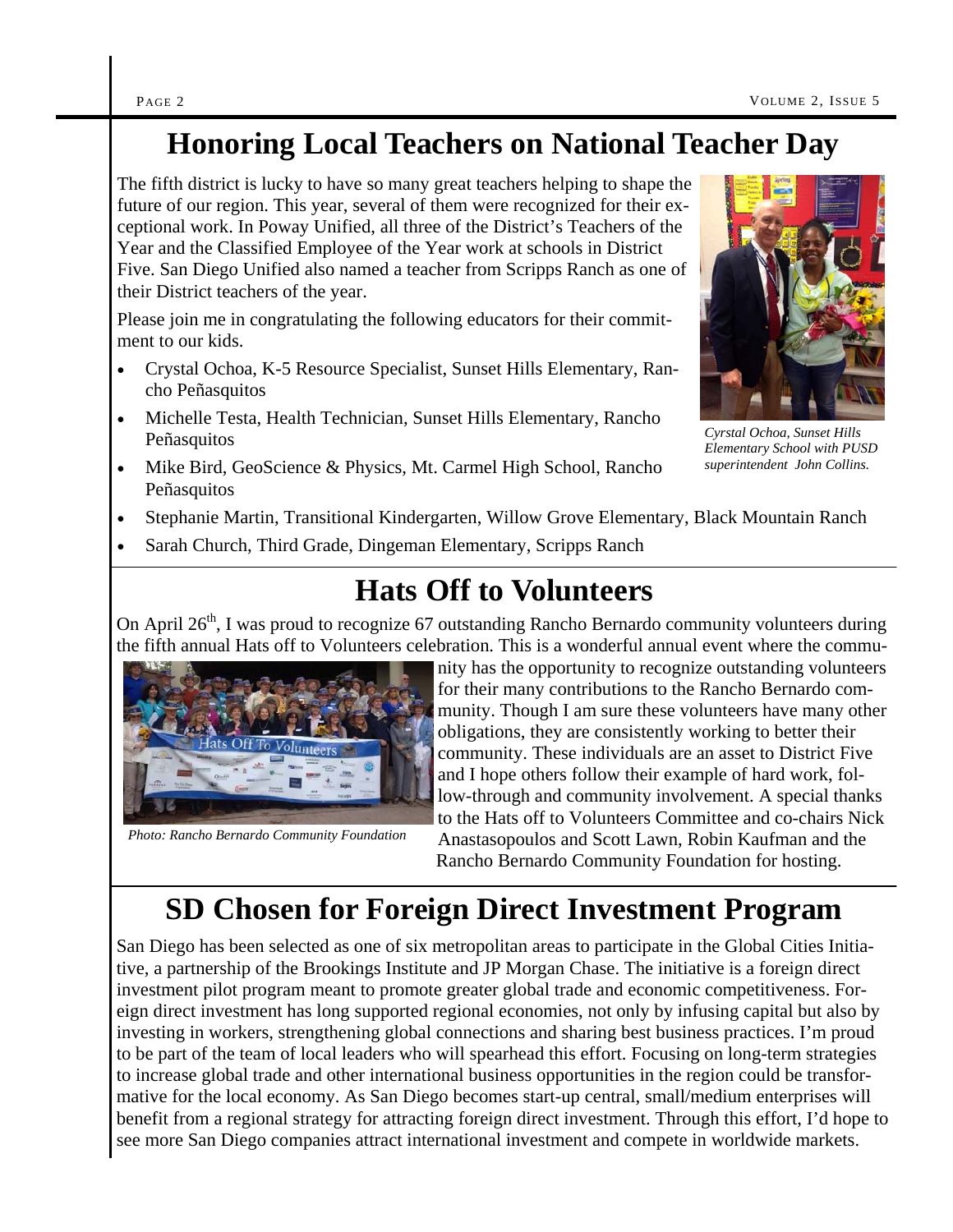## **UPCOMING COMMUNITY EVENTS**

#### **Fiesta de los Peñasquitos**

**Saturday, May 4, 11 a.m.-4 p.m.**  Black Mountain Road between Carmel Mountain Rd. & Twin Trails Dr.

Fun community event with more than 100 arts and crafts, business and service vendors, food vendors, live entertainment, carnival rides and booths. http://www.rpcouncil.com/fiesta2014/

#### **15th Annual SRCA Community Fair Sunday, May 18, Noon-5:30 p.m.**

Scripps Ranch Community Park Experience all that Scripps Ranch has to offer including a fun Kids' Zone, Food Truck Court, Wine and Beer Garden and live music.

https://www.scrippsranch.org/events/communityfair.html

#### **Out & About**



Kicking off the annual spring egg hunt at the Carmel Mountain Ranch/Sabre Springs Recreation Center with Recreation Council President Gwen Leslie, her family and Ester Berry.

### **Honoring Ballast Point for American Craft Beer Week**

Did you know that the week of May  $12<sup>th</sup>$  is American Craft Beer Week? Well, anything that brings attention to this feature San Diego industry is good, which is why I will be proclaiming May  $12<sup>th</sup>$ 



2014 as "Ballast Point Day" in the City of San Diego. Ballast Point promotes San Diego's thriving craft beer culture and has become a staple brewery located in the District 5 community of Scripps Ranch. Ballast Point was founded in 1996 by Jack White and Yuseff Cherney who share a passion to the craft of brewing. Ballast Point collaborates with seasoned brewmasters to provide an outstanding selection of craft beers as well as distilled liquors. I'm working to make sure Ballast Point has a long and prosperous future in the City of San Diego. Just last month, I voted to allow the city to move forward on new economic development incentives that

will help Ballast Point grow and create more jobs within city boundaries. I encourage you to celebrate American Craft Beer Week by visiting Ballast Point or any of our local craft breweries.

### **Pothole Repair Crew in District Five**

You may have heard that the City has a new process in the way that it fills potholes. In the past, crews took a list of reported potholes throughout the City and tackled them one by one. Sometimes they'd spend part of the day in our coastal communities, then in downtown and then up in our northeastern area of the City—not a very efficient way of getting things done. Now, the City is taking a regional approach I call the "Neighborhood Pothole Plan." That means they spend two full days a month in each Council district filling reported potholes as well as those identified by City engineers nearby. This month, pothole crews will be in District Five communities on May 12 and May 23. Our streets division has asked that we encourage our residents to report potholes they see because otherwise they may not get filled. If you have a pothole to report, please use the online form at http://apps.sandiego.gov/streetdiv/.